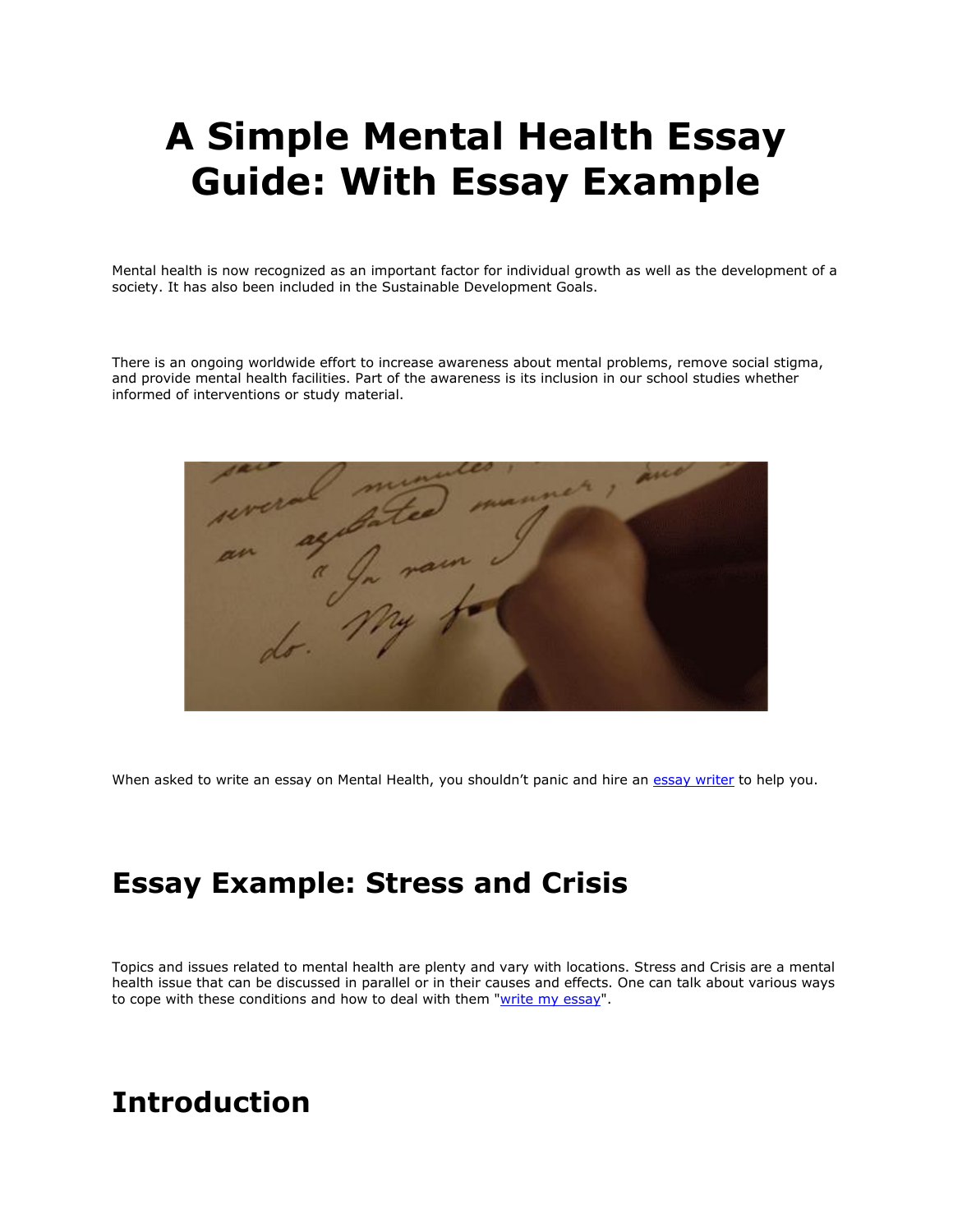### **Hook**

A hook will grab the reader's attention to you.

"According to the National Science Foundation, an average person has 12,000 to 60,000 thoughts per day and more than 80 percent of them are negative!"

### **Background**

The introduction of the topic should precede the thesis statement.

"...While our brain does well to ignore most of them, some thoughts produced in response to changes or demands in our daily life linger an ["essay writing service"](https://www.myperfectwords.com/). These thoughts take the form of stressors that induce an emotional as well as physical imbalance called stress. But, when the cause of stress out weights the person's ability to cope with it, the stress transforms into a crisis.

### **Thesis Statement**

It has become important to discuss the relationship between stress and crises, the differences, the different strategies to deal with it, and the role of a stress and crisis counselor.

### **Body Paragraphs**

**Topic Sentence 1**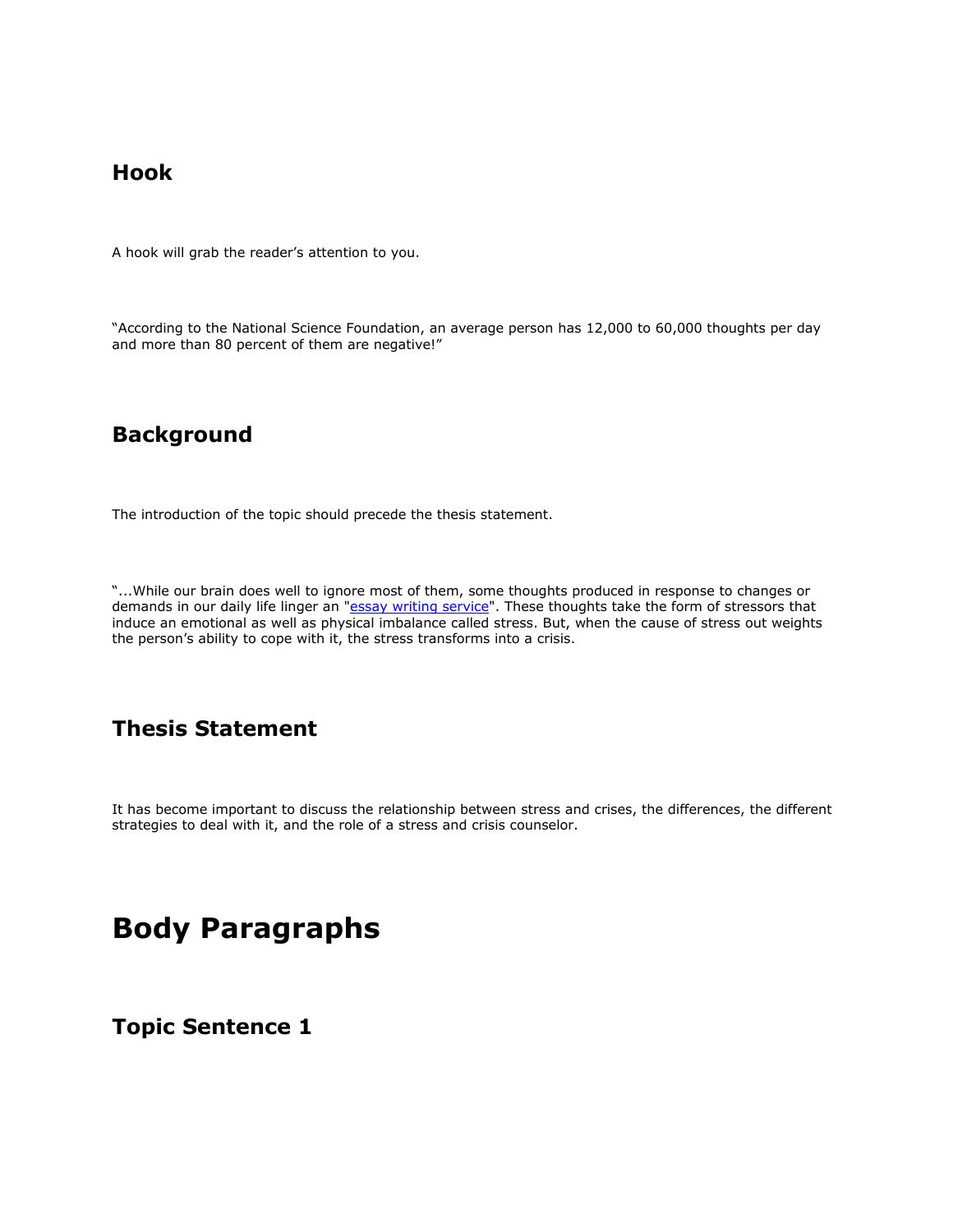It has become important to get to know crisis in the light of ongoing research, its effects on people and how they deal with it.

### **Topic Sentence 2**

While stress may cause irregular behavior patterns ["write my paper"](https://www.collegeessay.org/), marked emotions, and disconnectedness, a crisis can manifest themselves in extremes.

#### **Topic Sentence 3**

The importance of knowing how to deal with people under crisis and stress is important: its identification, way of dealing with it, and going for diagnosis.

#### **Examples and Evidence**

- The ability to cope with stress varies from one person to the next, but the immediate cardiovascular response of the heart is always the same: accelerated heartbeat coupled with increased oxygen supply to the brain.
- By informing them about this knowledge we can help them harness this to their benefit, so that when their heat pounds they will feel more alert, and when their heartbeat accelerates they will feel sharper.
- An informed mind would give them the ability to change their physical stress response so that despite the increased heart rate, their blood vessels won't constrict, making them more confident and ready to manage stress.
- In dealing with people in crisis, one expects to see a full range of emotional disturbances. Those who have suicidal tendencies; people with extreme emotions such as uncontrollable rage and panic attacks; those who are distant from reality and hold abnormal beliefs; those who are experiencing traumas and past experiences; and those involved in drug abuse.

### **Conclusion**

The conclusion should summarize the [paper writing service](https://www.myperfectpaper.net/) for you. It should go over the topic sentences and the main points in light of the thesis statement. In the end, you can add a final word to the conclusion.